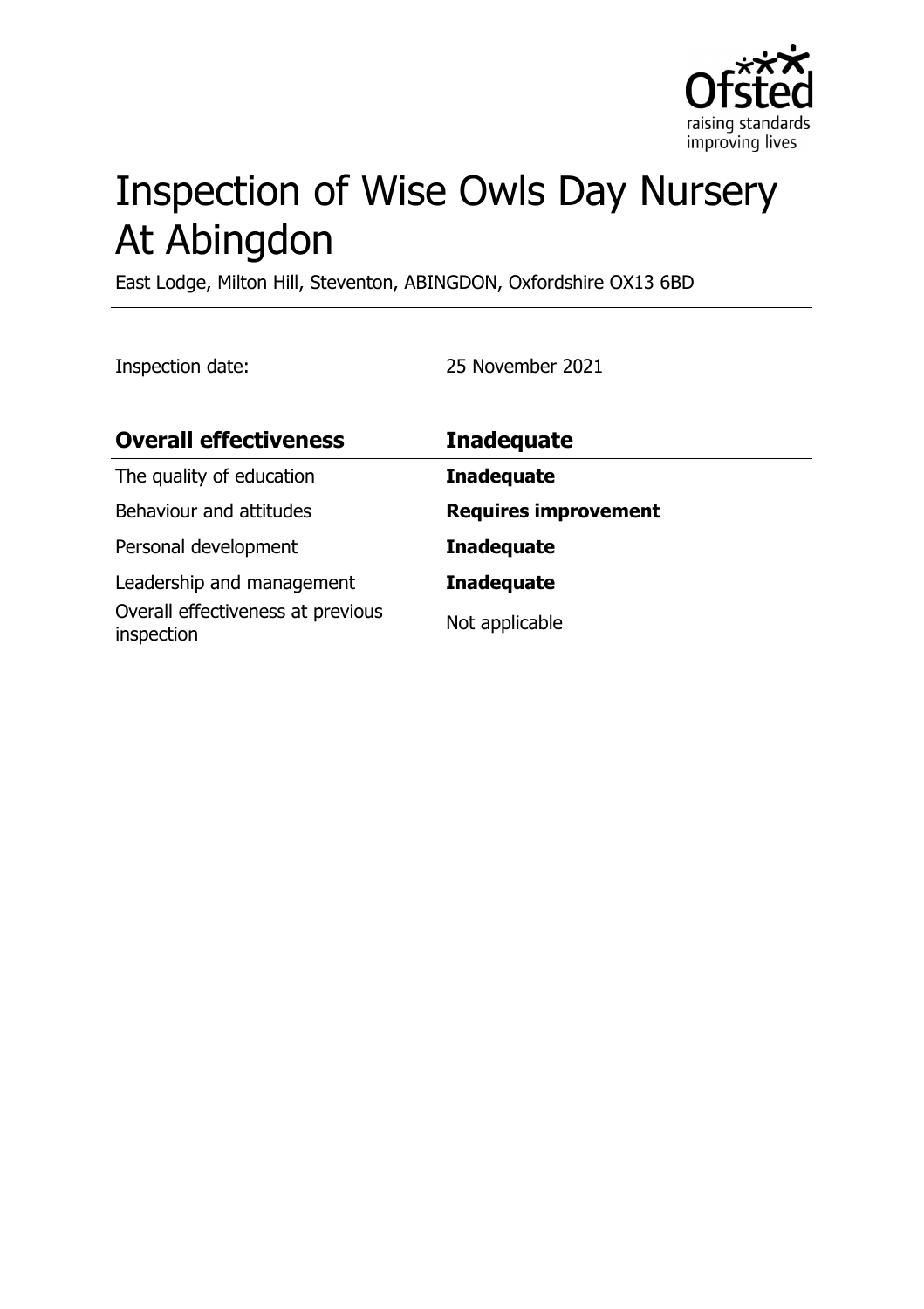

# **What is it like to attend this early years setting?**

## **The provision is inadequate**

Children's health and safety are not assured because there are breaches of the requirements relating to safeguarding and welfare. The provider fails to ensure that the manager and staff have sufficient knowledge to carry out effective risk assessments. For example, babies are exposed to risks such as trailing wires as they play under baby gyms. Staff fail to effectively identify and minimise risks posed by Christmas decorations, such as glass ornaments that are within easy reach of young children. Staff do not provide suitable spaces for babies and young children to sleep safely or undisturbed. Children become unsettled and overtired as they are placed to sleep on floor mats in a draughty room. Staff lack the skill and knowledge of how to meet the care and learning needs of the youngest children.

Overall, the curriculum to help children gain knowledge and develop new skills across all age groups is weak. Children's learning experiences vary across the nursery. Older children receive better support and are provided with purposeful activities that motivate them to listen and learn about the world around them. For example, they excitedly join in song time and ask to sing about different animals when they pretend to be 'sleeping bunnies'. However, babies are not given the teaching support they need to help develop their vocabulary or to become curious learners. They do not benefit from strong attachments with staff and remain unsettled. Older children are well behaved and show positive attitudes to learning.

## **What does the early years setting do well and what does it need to do better?**

- $\blacksquare$  The provider fails to ensure they meet the requirements of the early years foundation stage. There have been a number of breaches identified. The provider's ineffective induction of staff, including the manager, and the weak monitoring of the setting does not ensure that staff meet their roles and responsibilities. This has a serious impact on the well-being of staff, who often feel unsupported, and has caused some staff to resign.
- $\blacksquare$  The new manager is starting to make changes at the setting. For example, she has improved food safety and encourages outdoor play. She is committed to gaining continuity of staff for the children. However, the lack of coaching and support from the provider and a consistent staff team impacts on the manager's capacity to make improvements in the setting.
- All children sit together for social mealtimes and enjoy the healthy food offered. Staff in the older room encourage children to be independent at snack time, such as when they butter their fruit bread. They sit with the children and share conversations with one another. Older children demonstrate good behaviour.
- $\blacksquare$  The provider fails to ensure that staff have received training, specifically in the care of babies. Currently, the room for children under two years of age does not have a person in charge who has the required knowledge and skills to work with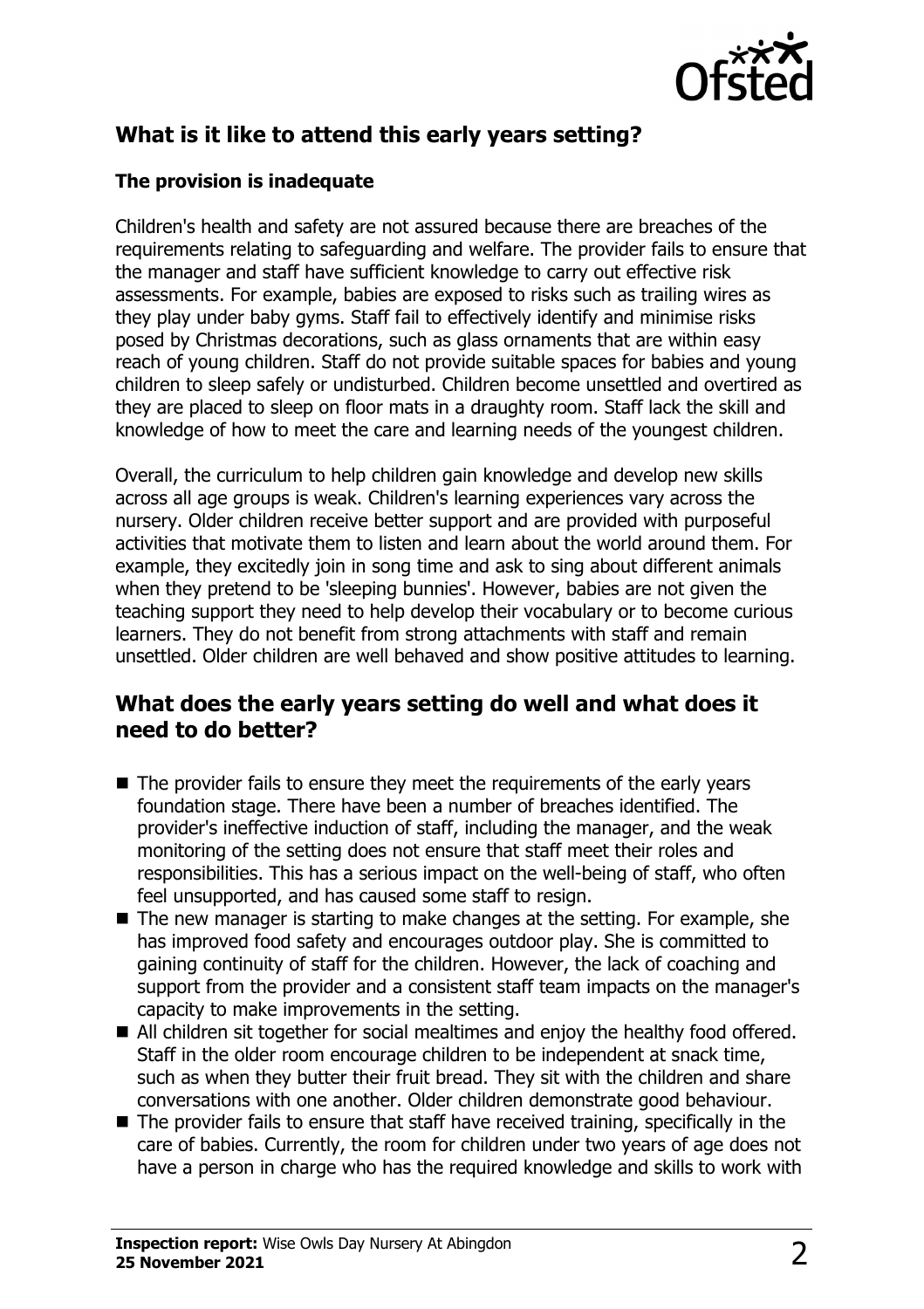

the youngest children. Often, babies and toddlers lack purposeful interactive support from the staff in play. This hinders their learning and development. During the inspection, staff needed guidance from the inspector on how to engage and distract crying babies.

- Overall, the educational programme for children is poor. Staff in the room for children aged under two lack skill and knowledge of how to support children's personal, social and emotional development and communication and language. This often means that children wander around unstimulated, and planned activities, such as playing with 'gloop', lack clear learning intentions from the staff. Babies next learning steps are not being implemented by staff.
- $\blacksquare$  The key-person system and the many staff changes do not effectively support children's well-being. Younger children, specifically, do not benefit from goodquality, nurturing support from a regular care giver. The staff have an inconsistent understanding of the children's individual needs. For example, they do not make sure that unsettled babies have their home comforter. This impacts on babies' personal development and building strong relationships.
- Staff are not well trained in carrying out effective risk assessments. Consequently, hazards remain in the baby room, which compromise children's safety.
- Parents' feedback is positive. They talk about a daily communicative handover from the staff. The manager encourages them to get involved in community events, such as the harvest festival and giving to the food bank.
- $\blacksquare$  The provider has failed to identify a member of staff to act as special educational needs coordinator (SENCo). The arrangements in place to identify and support children with special educational needs and/or disabilities (SEND) are not good enough. Staff lack training in identifying and supporting children who are not developing in line with expectations.
- The premises and equipment, particularly cots and bedding, are not used and organised in a way that meets the needs of the children. On the day of the inspection, babies were cared for outdoors or in the toddler dining area. Sleeping arrangements do not consistently meet babies' needs.
- Although ratios are maintained, staffing arrangements and staff deployment to ensure children's needs are met is not adequate enough. On many occasions, staff are left to care for babies who need a lot of attention, care and support. The system to ensure the most-capable, well-trained staff are deployed effectively is currently not working. On occasions, when babies lack stimulation and nurturing support, they show unwanted behaviours.

# **Safeguarding**

The arrangements for safeguarding are not effective.

The provider cannot assure children's welfare. They have not ensured that the new manager and staff have a consistent knowledge of safeguarding across the nursery team. However, the staff do know where to go to look up information and to make a referral. The designated lead for safeguarding lacks experience and knowledge of what to do if an allegation was made against a member of staff. Appropriate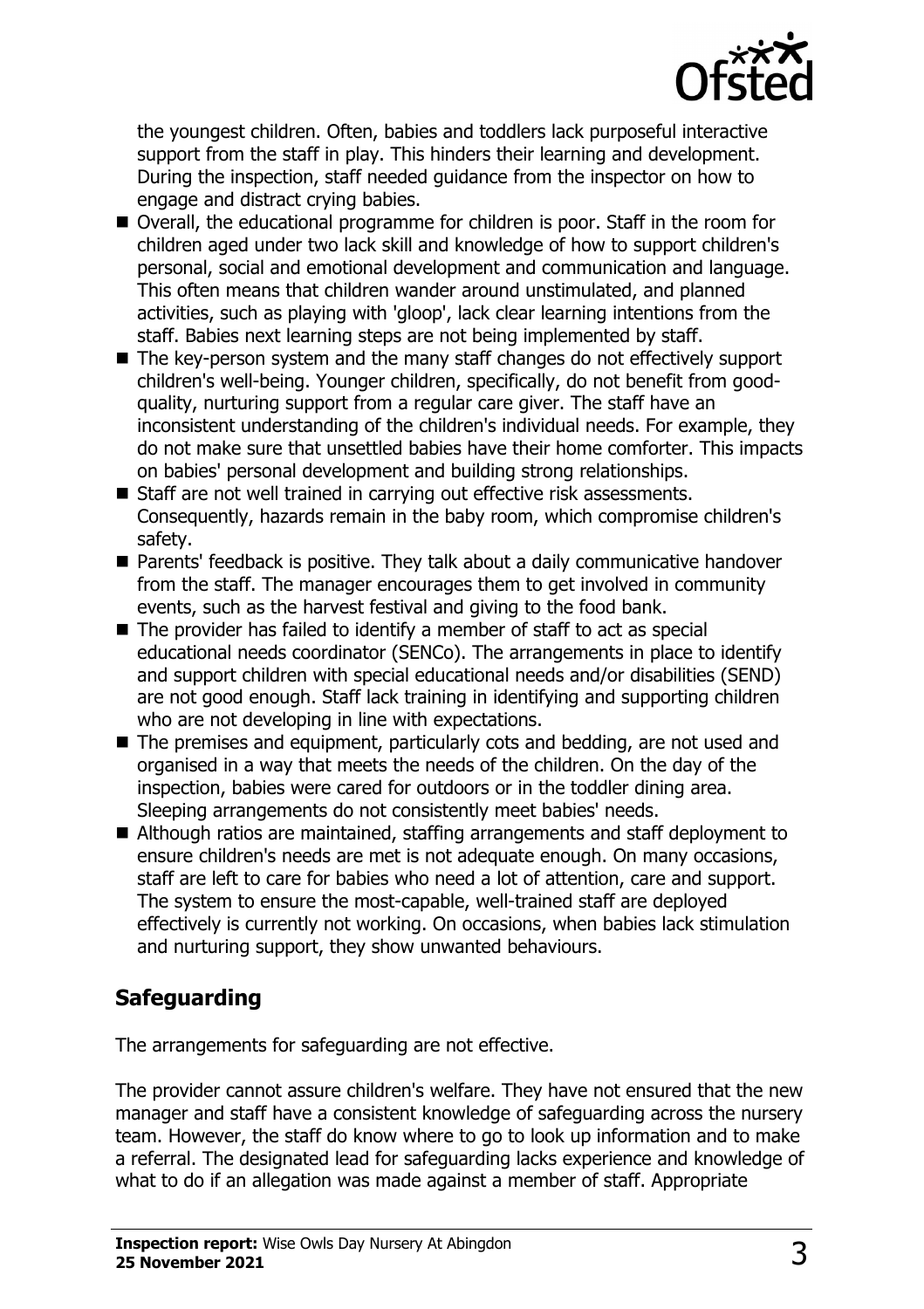

recruitment and vetting procedures of new staff are in place, such as Disclosure and Barring Service checks. This helps the provider to gain an understanding of staff's suitability when making employment decisions. The manager has started to review accidents and existing injuries to help to identify any patterns or concerns that could indicate a child may be at risk of harm.

## **What does the setting need to do to improve?**

#### **The provision is inadequate and Ofsted intends to take enforcement action.**

#### **We will issue a Welfare Requirements Notice requiring the provider to:**

|                                                                                                                                                                                                                                                                                      | Due date   |
|--------------------------------------------------------------------------------------------------------------------------------------------------------------------------------------------------------------------------------------------------------------------------------------|------------|
| improve the arrangements in place for<br>the coaching and supervision of staff to<br>improve their personal effectiveness and<br>develop a culture of mutual support,<br>teamwork and continuous improvement,<br>which encourages the confidential<br>discussion of sensitive issues | 17/12/2021 |
| improve the key-person system and<br>make sure that every child's care is<br>tailored to meet their individual needs to<br>help the child become familiar with the<br>setting, and offer a settled relationship<br>for the child                                                     | 17/12/2021 |
| take immediate action to effectively<br>identify and minimise risks to children,<br>with particular regard to hazards in the<br>baby room                                                                                                                                            | 17/12/2021 |
| ensure there is a trained SENCo in place<br>to help identify and effectively support<br>children with SEND                                                                                                                                                                           | 17/12/2021 |
| ensure staff meet the individual needs of<br>children at sleep times, with particular<br>regard to the good use of the premises<br>and equipment                                                                                                                                     | 17/12/2021 |
| ensure staffing arrangements and the<br>deployment of staff meet the needs of all<br>children to ensure their safety and<br>learning                                                                                                                                                 | 17/12/2021 |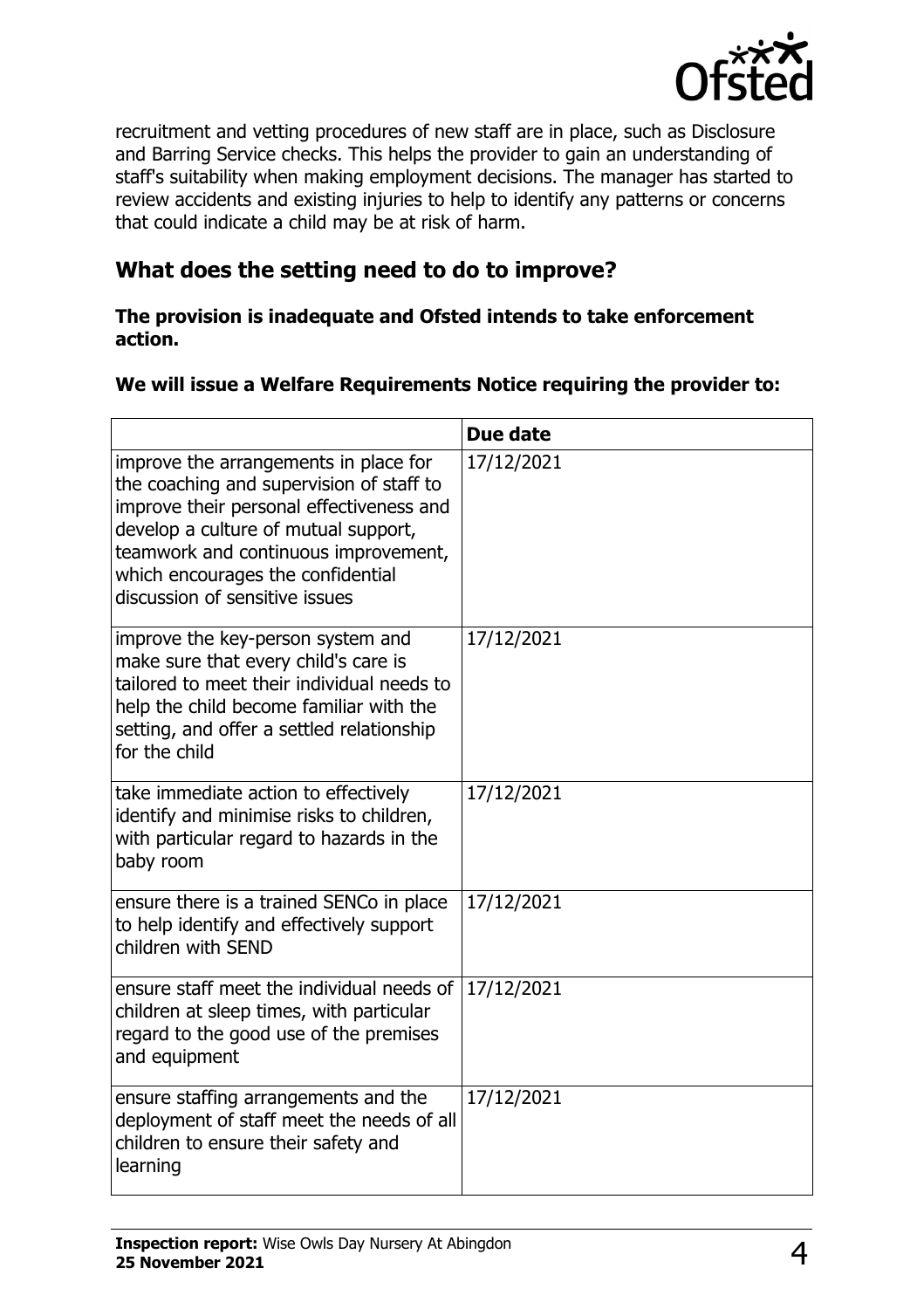

| ensure staff who hold designated lead<br>roles for safeguarding hold a secure<br>knowledge of safeguarding matters,<br>including the procedure to follow in the<br>event of an allegation being made<br>against a member of staff                            | 17/12/2021 |
|--------------------------------------------------------------------------------------------------------------------------------------------------------------------------------------------------------------------------------------------------------------|------------|
| ensure the member of staff in charge of<br>the children under two years of age has<br>suitable experience of working with this<br>age group and at least half of all other<br>staff have received training that<br>specifically addresses the care of babies | 17/12/2021 |
| ensure the manager and all staff receive<br>induction training to help them<br>understand their roles and<br>responsibilities.                                                                                                                               | 17/12/2021 |

## **To meet the requirements of the early years foundation stage, the provider must:**

|                                                                                                                                                                                      | Due date   |
|--------------------------------------------------------------------------------------------------------------------------------------------------------------------------------------|------------|
| improve staff's teaching skills and<br>knowledge of how to effectively support<br>children's personal, social and emotional<br>development and communication and<br>language skills. | 17/12/2021 |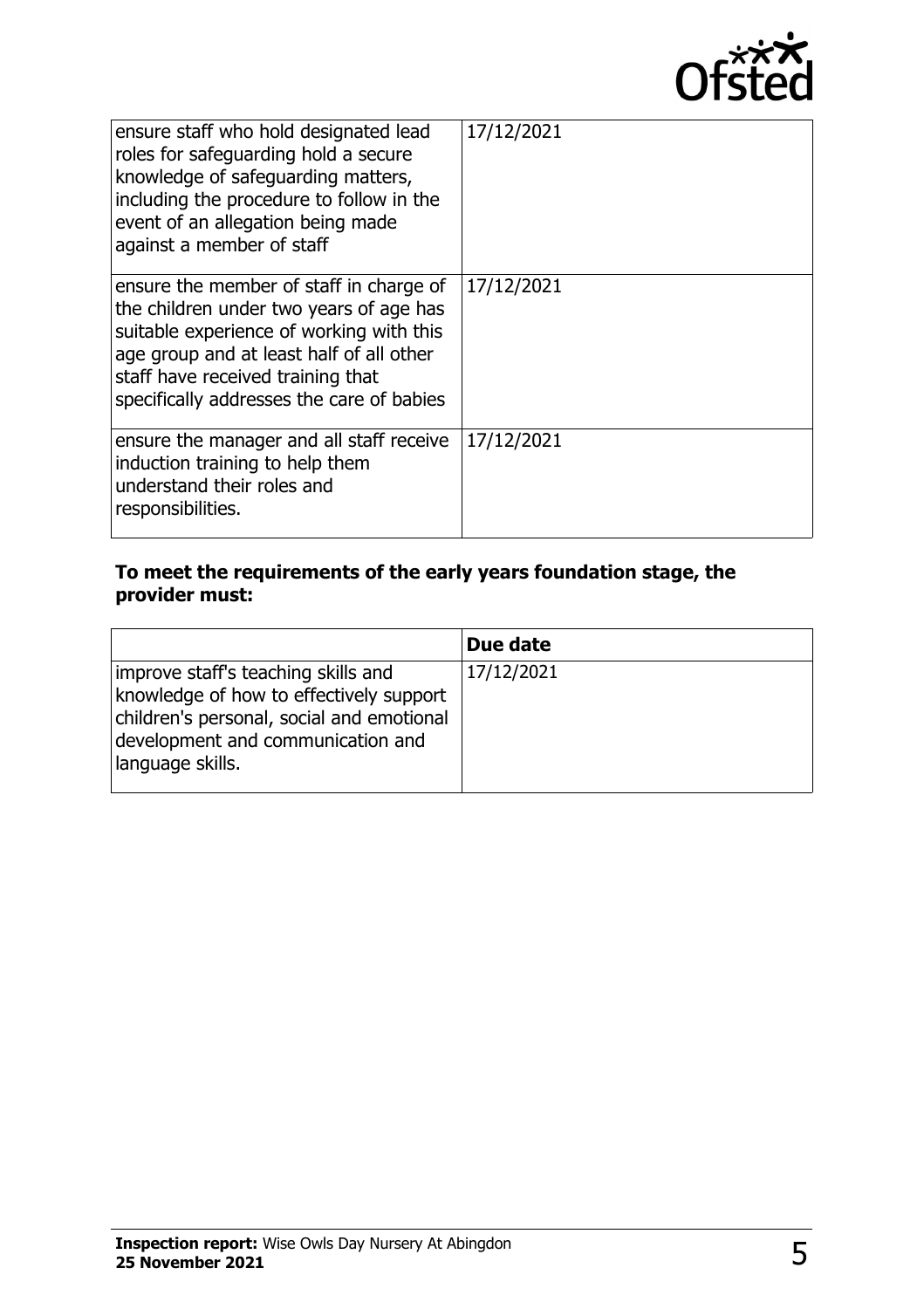

| <b>Setting details</b>                         |                                                                                      |
|------------------------------------------------|--------------------------------------------------------------------------------------|
| Unique reference number                        | 2546899                                                                              |
| <b>Local authority</b>                         | Oxfordshire                                                                          |
| <b>Inspection number</b>                       | 10214815                                                                             |
| <b>Type of provision</b>                       | Childcare on non-domestic premises                                                   |
| <b>Registers</b>                               | Early Years Register, Compulsory Childcare<br>Register, Voluntary Childcare Register |
| Day care type                                  | Full day care                                                                        |
| Age range of children at time of<br>inspection | $1$ to $4$                                                                           |
| <b>Total number of places</b>                  | 37                                                                                   |
| Number of children on roll                     | 26                                                                                   |
| Name of registered person                      | Wise Owls Club Limited                                                               |
| Registered person unique<br>reference number   | RP905594                                                                             |
| Telephone number                               | 01628620013                                                                          |
| Date of previous inspection                    | Not applicable                                                                       |

## **Information about this early years setting**

Wise Owls Day Nursery At Abingdon registered in 2019. It is based in Steventon, Abingdon, Oxfordshire. The nursery is run by a limited company, who also run 10 other early years and childcare settings. The nursery opens Monday to Friday from 7am to 6pm for most weeks of the year. There are currently six staff, five of whom hold appropriate early years qualifications. The nursery receives education funding for children aged three and four years.

## **Information about this inspection**

# **Inspector**

Loraine Wardlaw

### **Inspection activities**

- $\blacksquare$  This was the first routine inspection the provider received since the COVID-19 pandemic began. The inspector discussed the impact of the pandemic with the provider and has taken that into account in their evaluation of the provider.
- $\blacksquare$  The inspector carried out a joint observation with the manager.
- Parents gave feedback to the inspector about the nursery.
- $\blacksquare$  The manager and the inspector completed a learning walk together.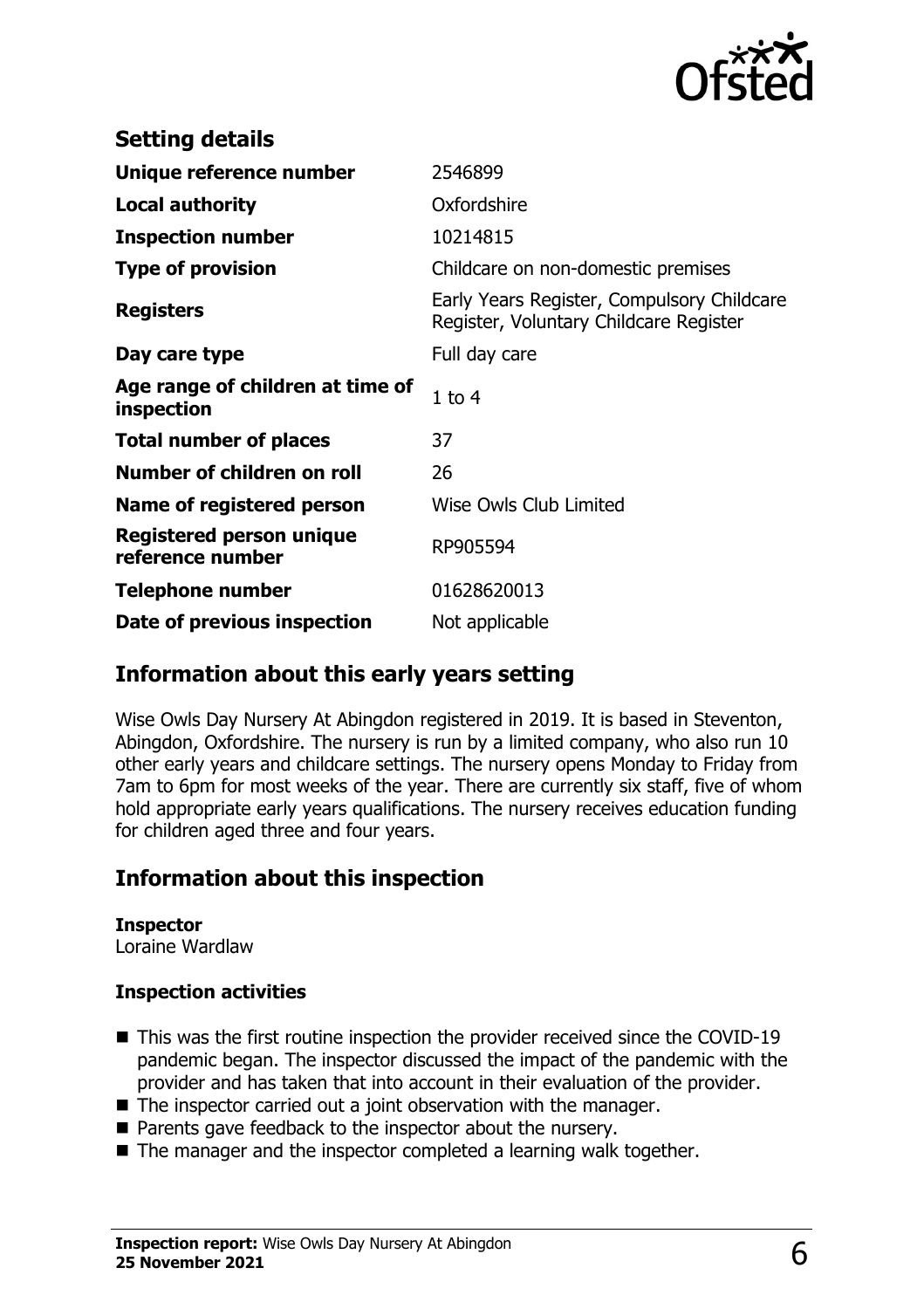

We carried out this inspection under sections 49 and 50 of the Childcare Act 2006 on the quality and standards of provision that is registered on the Early Years Register. The registered person must ensure that this provision complies with the statutory framework for children's learning, development and care, known as the early years foundation stage.

If you are not happy with the inspection or the report, you can [complain to Ofsted](http://www.gov.uk/complain-ofsted-report).